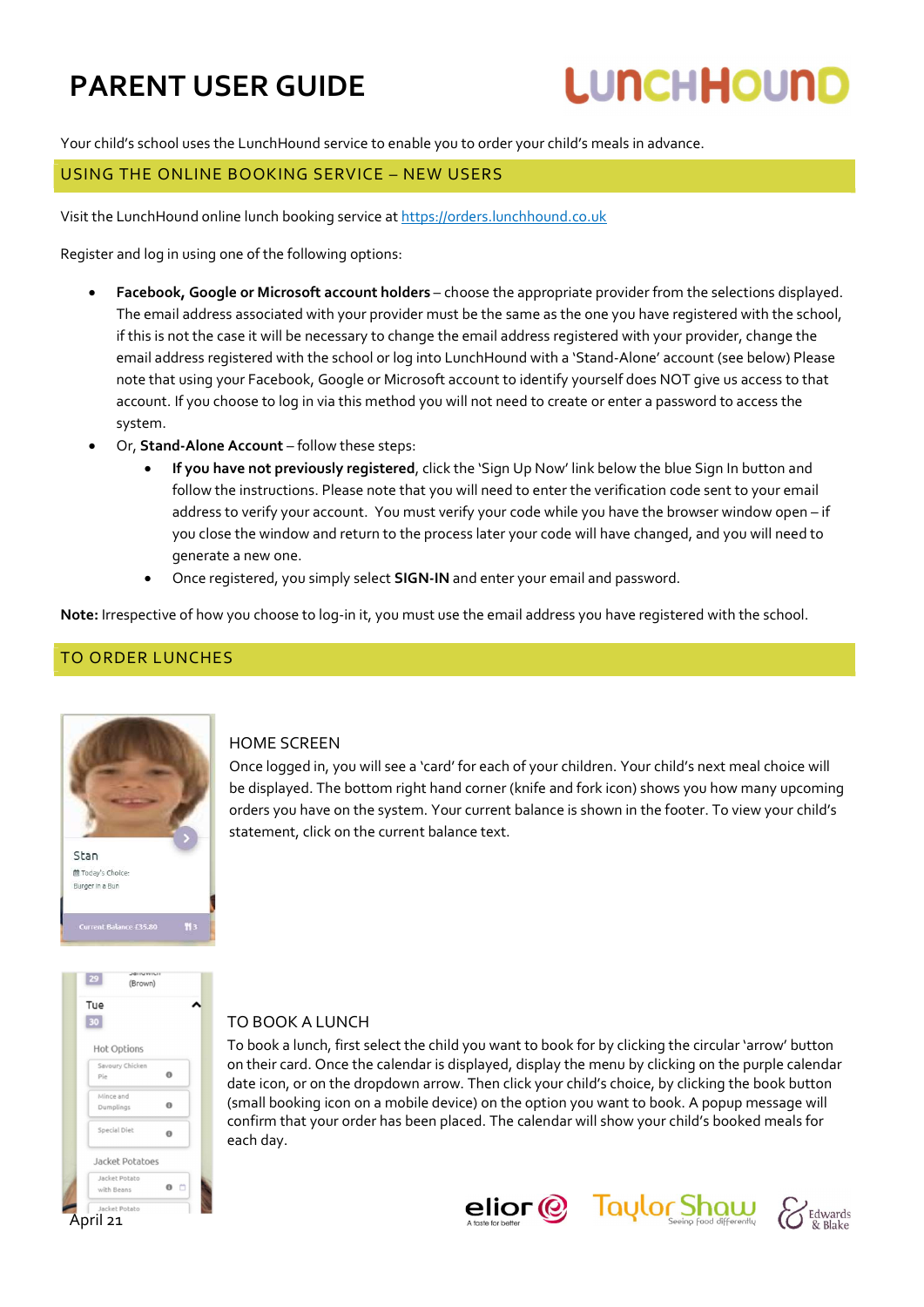# **LUNCHHOUND**

### FAQS

#### I can only see one of my children

This is usually because the school have a duplicate contact in their management system, or they have not correctly linked you to both of your children. Please contact the school and ask them to check their management system. Please note, we only check for your linked children when you log in, so if the school has made a change you will need to log out and in again before the system updates.

#### I am not sure whether I have successfully booked a meal?



The calendar will show each confirmed booking next to the date. If there is no choice against a date, you have not booked a meal. Your child's card on the home page will also show the next booked meal.

#### I have ordered a meal but my child's balance hasn't changed. Why?

Your child's account will be debited on the day the meal is taken, rather than in advance. The kitchen staff will confirm your child's attendance, and at that point the balance is updated.

#### My child has a food intolerance or allergy, what should I do?

If your child requires a vegetarian or Halal diet, the system will prevent you pre-ordering unsuitable items. You must have previously informed the school of your child's dietary requirements.

If you have previously agreed a special menu with your child's school, select the 'Medical Diet' option. The school kitchen will know to make your child's previously agreed option. If you have not registered your child's medical needs with the school, please contact the school office.

#### My child requires a Halal diet, but I cannot book the Halal option

This is usually because your child is marked as Vegetarian rather than Halal on the school's system. Please contact the school and ask them to check their records.

### How do I add funds to my account?

Please top up on your child's school payment provider - this will be either ParentPay, SchoolComms, ParentMail or SchoolMoney. Once you have added funds via your payment provider it may take a few minutes for LunchHound to update with the new balance.

### I have previously been able to log in but can't now. Why?

Please check the method you are using to log in. For example, if you clicked the 'Facebook' icon to log in with your Facebook account the first time you used the system, you will not have a username / password combination. You should log in using the same method each time. If you have recently updated your email address with your child's school you will need to re-register or update your existing email address on the system – see the 'Forgot Password' section below.

### I forgot my password

If you previously signed in via Facebook, Microsoft or Google you will not have a password. Click the

Page 2 of 4 April 21



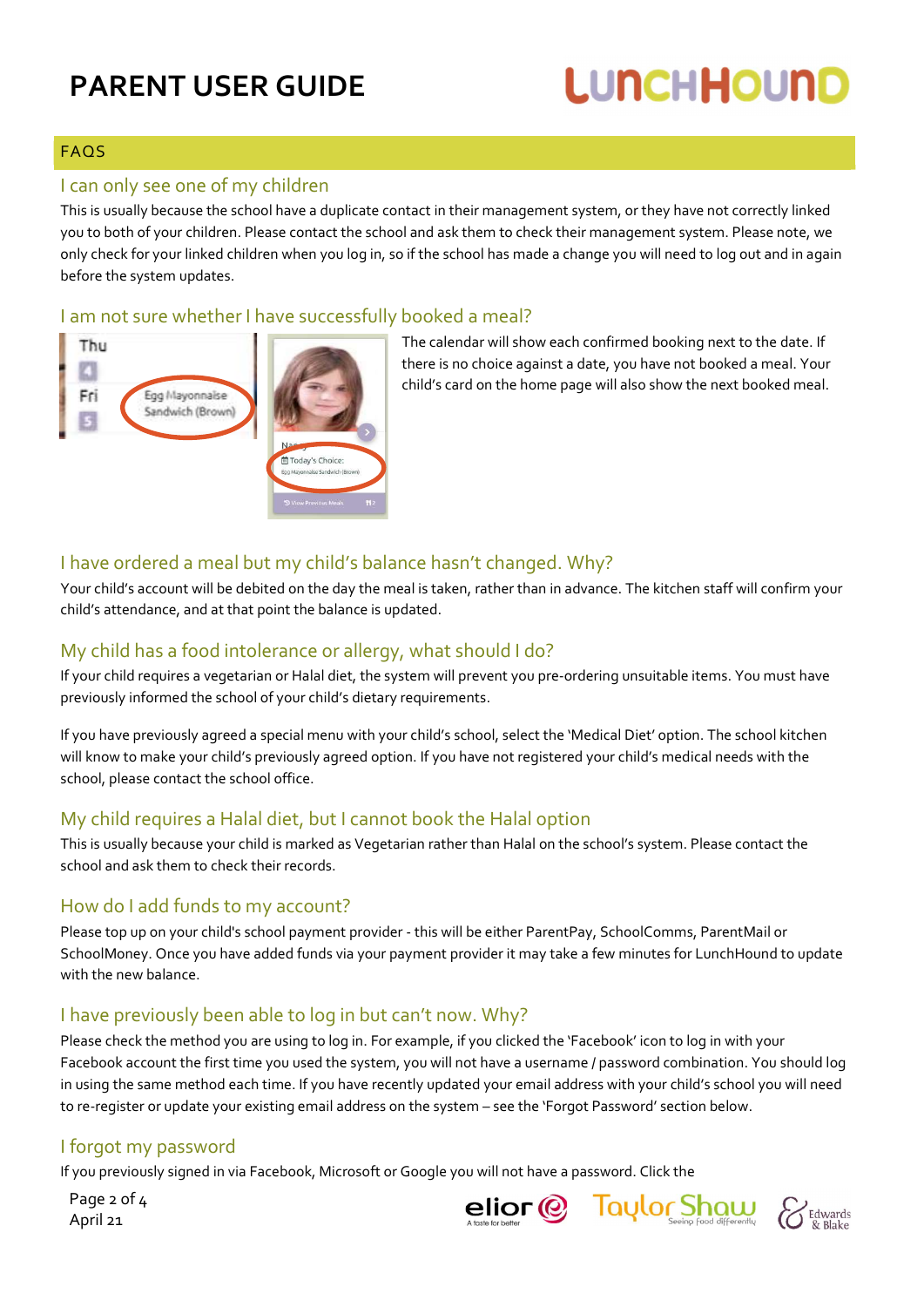# **LUNCHHOUND**

Facebook/Microsoft/Google button as applicable. If you need to reset the password or update the email address for a standalone account:

- Click the 'Forgot Password' link on the login screen.
- Enter your email address (if you need to change your email address please use the old email address, not your new one).
- Retrieve the verification code from your email account and enter it.
- Enter the new password and / or update your email address.

#### The system says my email address is not listed in the system

Please check that you are registering an account using the same email address you have provided school. Also check that you have logged in using the same method you registered with. If you are using Facebook, Microsoft or Google to log in, please check that the email address you are logged in with is the same one you provided school.

If your child's school needs to add or update your email address, please note that it may take up to 24 hours for those changes to reach us.

### I have funds on my account, but the system won't let me book any meals as it says I don't have enough funds?

The system takes into account any future bookings. So, if you have 4 meals booked for future dates, you will not be able to book a 5<sup>th</sup> unless you have the funds to cover all 5 meals. If you have recently topped up your account via the school online payment provider, please wait for the funds to clear – it is not immediate.

#### The system says 'No school lunch today' on every date I want to book for

The school have your child listed as being on packed lunches in their management system. Please ask them to change your child's meal pattern to 'school lunch'.

#### Some of the options are greyed out and I can't book them

This means that your child's dietary preferences are not compatible with the item. For example, your child is marked as vegetarian and the option contains meat. Please contact the school if you think there is a problem with the dietary preference information for your child.

#### I have logged in, but I can't see the menu?

Please check you are on the parent pre-order site - https://orders.lunchhound.co.uk. If you can see the calendar, please click the purple date button or the drop-down arrow to view the menu for each day.

#### I can't see where to log in?

Please check you are on the parent pre-order site – https://orders.lunchhound.co.uk.

#### When I click on a date to see the menu, nothing happens

Please refresh, or close and re-open the website and try again – you have probably been logged out.

#### I can't book more than 4 weeks in advance

The school runs a booking window (e.g. you must book a certain number of days in advance and can book up to a number of weeks in advance).